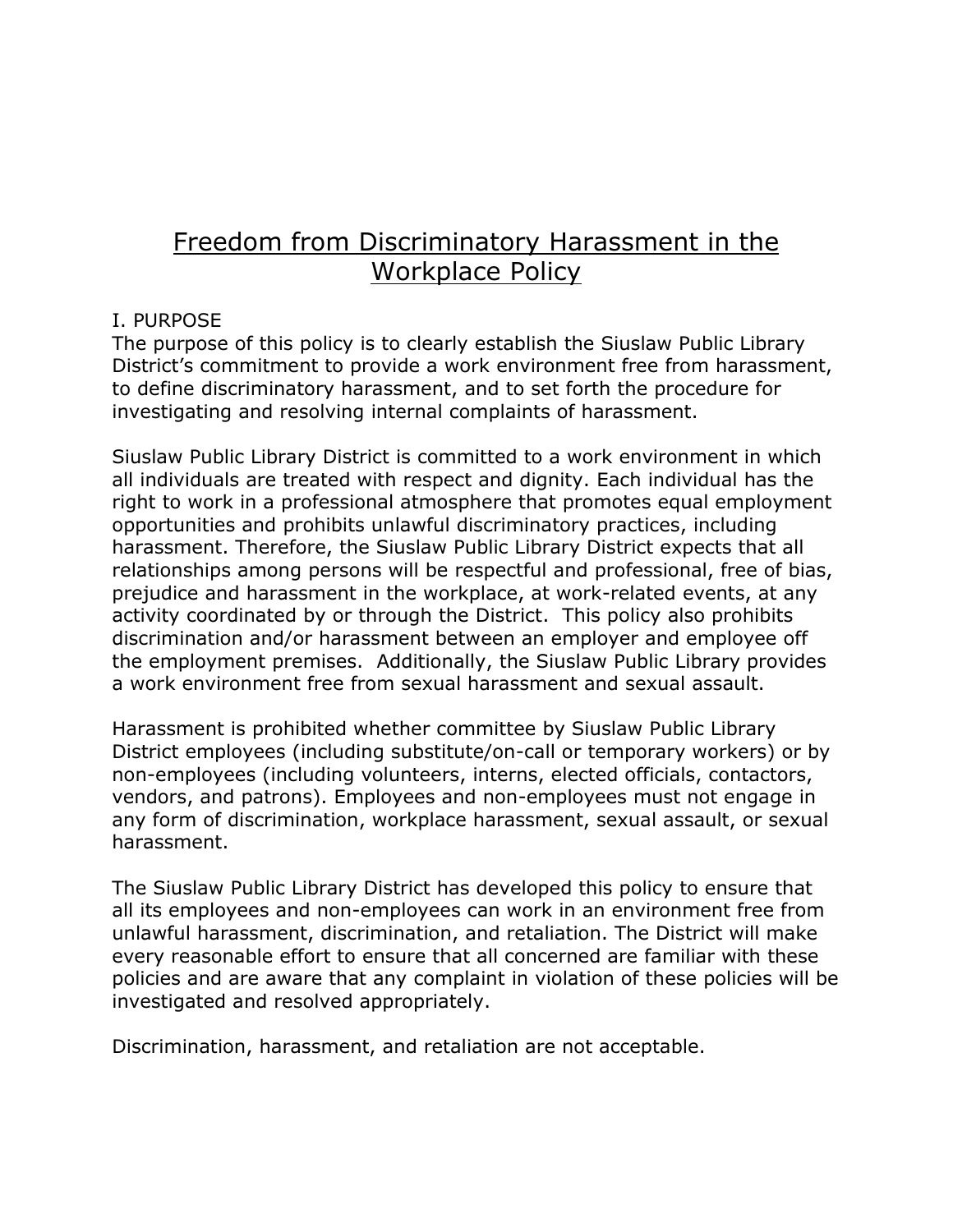Any employee who has questions or concerns about these policies should talk with the Library Director. As an alternative you may reach out to the Assistant Library Director.

#### II. POLICY

A. Discrimination against or harassment of an applicant, contractor, vendor, patron, board member, supervisor, intern, volunteer, manager, or employee by a supervisor, management employee, or co-worker on the basis of race, religion, religious observance, color, sex, age, national origin, physical or mental disability, marital or familial status, gender identity or expression, citizenship status, source or level of income, medical condition, pregnancy, marital status, injured worker status, family relationships, political affiliation, sexual orientation, veteran or military status, association with members of a protected class, or any other protected class or type of harassment or discrimination prohibited by law or policy (hereinafter referred to as their protected class). will not be tolerated by the Siuslaw Public Library District.

This policy applies to all terms and conditions of employment, including but not limited to hiring, placement, promotion, disciplinary action, layoff, reinstatement, transfer, leave of absence, compensation and training. Employees, supervisors, or management employees found to be participating in any form of job‐based harassment, discrimination, or retaliating against any other employee shall be subject to disciplinary action up to and including termination from employment.

B. All employees of the Siuslaw Public Library District will receive training in recognizing and preventing discriminatory harassment in the workplace. This training will be completed within the first 90 days of employment and on an ongoing basis at the discretion of the Library Director. Each new employee will additionally receive a copy of this policy as part of their orientation material.

### III. TYPES OF HARASSMENT

The following definitions exclude items found in any physical or digital collection of the Siuslaw Public Library District, displayed as part of the Library District's public art program, or otherwise addressed in the Siuslaw Public Library District's Free Speech Policy or affirmation of the American Library Association's Library Bill of Rights, Freedom to Read, Freedom to View, and Free Access to Libraries by Minors statements.

Sexual harassment constitutes discrimination and is illegal under federal and state laws. For the purposes of this policy, "sexual harassment" is defined, as in the Equal Employment Opportunity Commission Guidelines, as unwelcome sexual advances, requests for sexual favors and other verbal or physical conduct of a sexual nature when, for example: a) submission to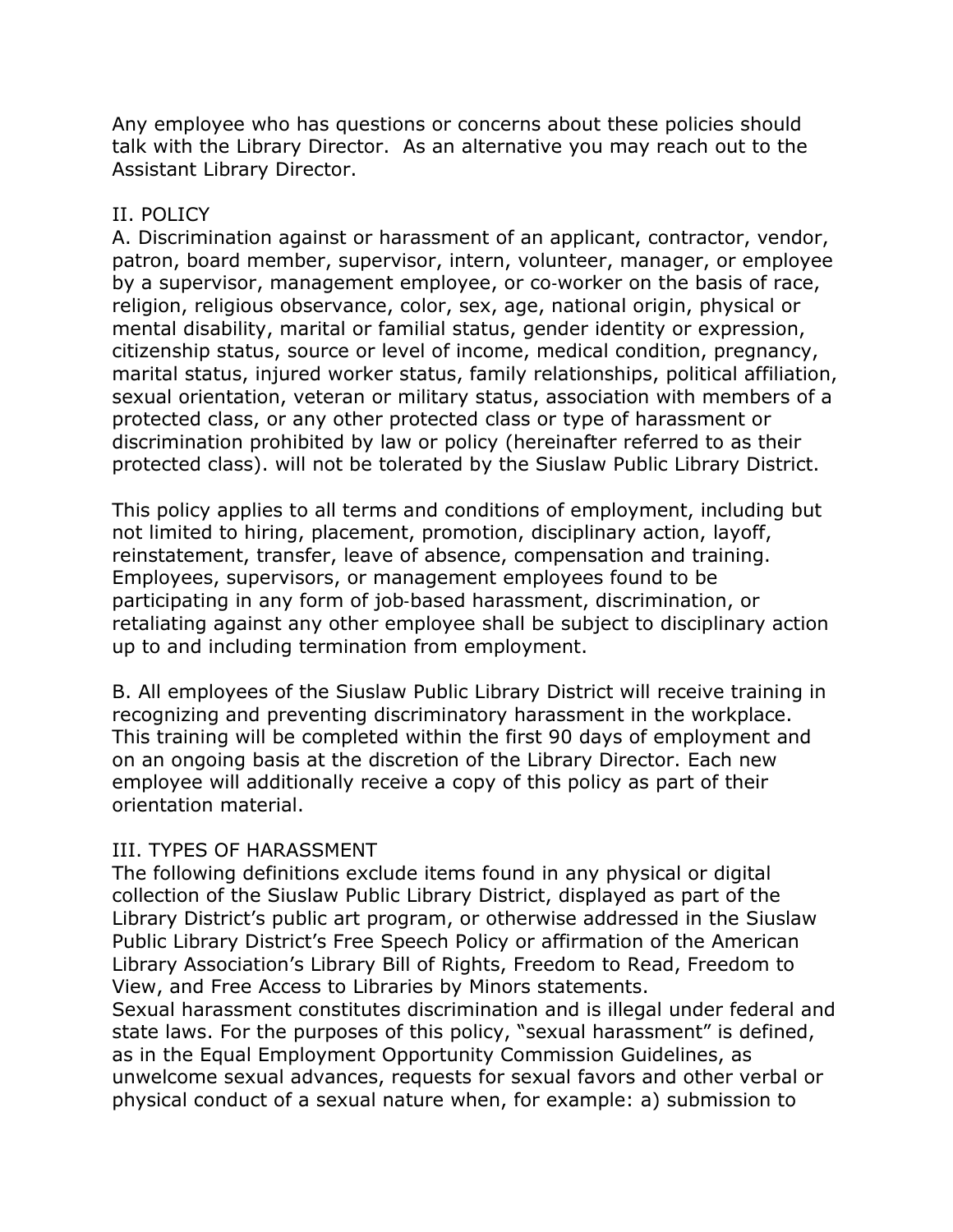such conduct is made either explicitly or implicitly a term or condition of an individual's employment, b) submission to or rejection of such conduct by an individual is used as the basis for employment decisions affecting such individual, or c) such conduct has the purpose or effect of unreasonably interfering with an individual's work performance or creating an intimidating, hostile or offensive working environment.

Title VII of the Civil Rights Act of 1964 recognizes two types of sexual harassment: a) quid pro quo and b) hostile work environment. Sexual harassment may include a range of subtle and not-so-subtle behaviors and may involve individuals of the same or different gender. Depending on the circumstances, these behaviors may include unwanted sexual advances or requests for sexual favors; sexual jokes and innuendo; verbal abuse of a sexual nature; commentary about an individual's body, sexual prowess or sexual deficiencies; leering, whistling or touching; insulting or obscene comments or gestures; display in the workplace of sexually suggestive objects or pictures; and other physical, verbal or visual conduct of a sexual nature.

Oregon Law provides further protection from sexual assault defined as unwanted conduct of a sexual nature that is inflicted upon a person or compelled through the use of physical force, manipulation, threat, or intimidation.

A. Verbal Harassment ‐ Epithets, derogatory comments, slurs, propositioning, or otherwise offensive words or comments on the basis of a person's protected class, whether made in general, directed to an individual or to a group of people regardless of whether the behavior was intended to harass. This includes but is not limited to inappropriate sexually‐oriented comments on appearance, including dress or physical features, sexual rumors, and race-oriented stories.

B. Physical Harassment ‐ Assault, impeding or blocking movement, leering, or the physical interference with normal work, privacy or movement when directed at an individual on the basis of a person's protected class. This includes pinching, patting, grabbing, inappropriate behavior in or near library facilities or facilities where library events are being conducted, or making explicit or implied threats or promises in return for submission to physical acts.

C. Visual Forms of Harassment ‐ Derogatory, prejudicial, stereotypical or otherwise offensive posters, photographs, cartoons, notes, bulletins, drawings, videos, digital images, or pictures on the basis of a person's protected class.. This applies to both posted material or material maintained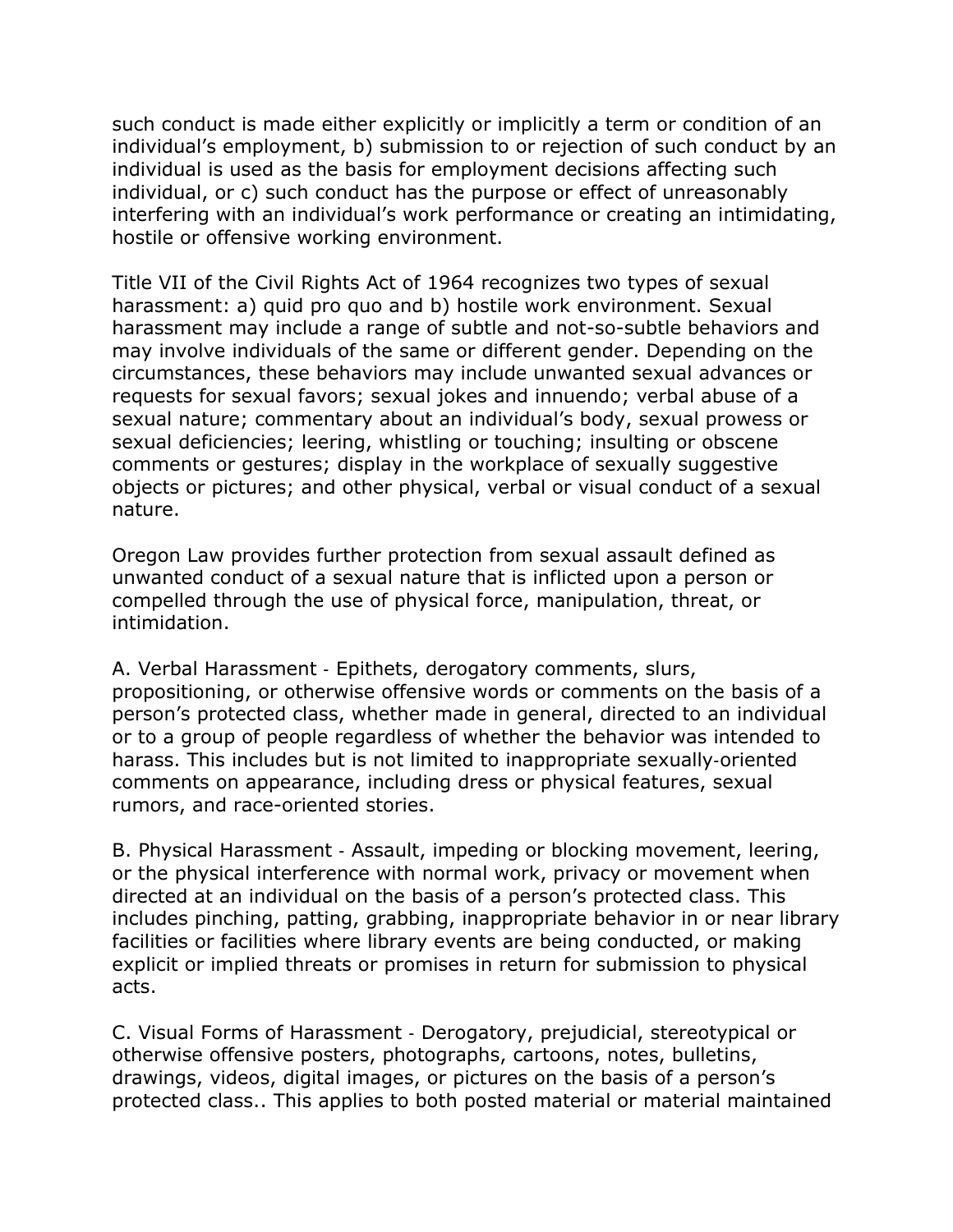in or on the Siuslaw Public Library District's equipment or personal property in the workplace.

D. Sexual Harassment ‐ Any act which is sexual in nature and is made explicitly or implicitly a term or condition of employment, is used as the basis of an employment decision, unreasonably interferes with an individual's work performance, or creates an intimidating, hostile, or offensive work environment.

E. Discrimination – Making employment decisions related to hiring, firing, transferring, promoting, demoting, benefits, compensation, and other terms and conditions of employment based upon, or because of, an employee's protected class.

F. Workplace Harassment – Any form of offensive treatment or behavior which, to a reasonable person, creates an intimidating, hostile, or abusive work environment. Workplace harassment may include intimidating, threatening, humiliating, or violent behavior, which is motivated wholly or in part by a person's protected class.

#### IV. COMPLAINT PROCESS

The Siuslaw Public Library District encourages reporting of all perceived incidents of discrimination, harassment, or retaliation, regardless of the offender's identity or position. Individuals who believe that they have been the victim of such conduct or who believe they have witnessed such conduct should discuss their concerns with the Library Director, or the Assistant Library Director.

The use of this procedure is limited to complaints related to discriminatory workplace harassment on the basis of a person's protected class. If any person feels they are the victim of any form of harassment, they should inform the person(s) participating in this behavior that they find it offensive. This one‐on‐one confrontation has been demonstrated to be an effective way to end harassing behaviors. If the inappropriate behaviors do not stop, the offended employee can initiate the complaint process as described below. Because confrontation is difficult for some people and because of the complex nature of harassment, employees are not required to confront an offending party prior to initiating this complaint procedure.

Following receipt of a complaint or concern District management will followup every three months for one year to ensure no further concerns or retaliation are experienced. Employees should not wait for management to follow-up to share related experiences. If an employee would like to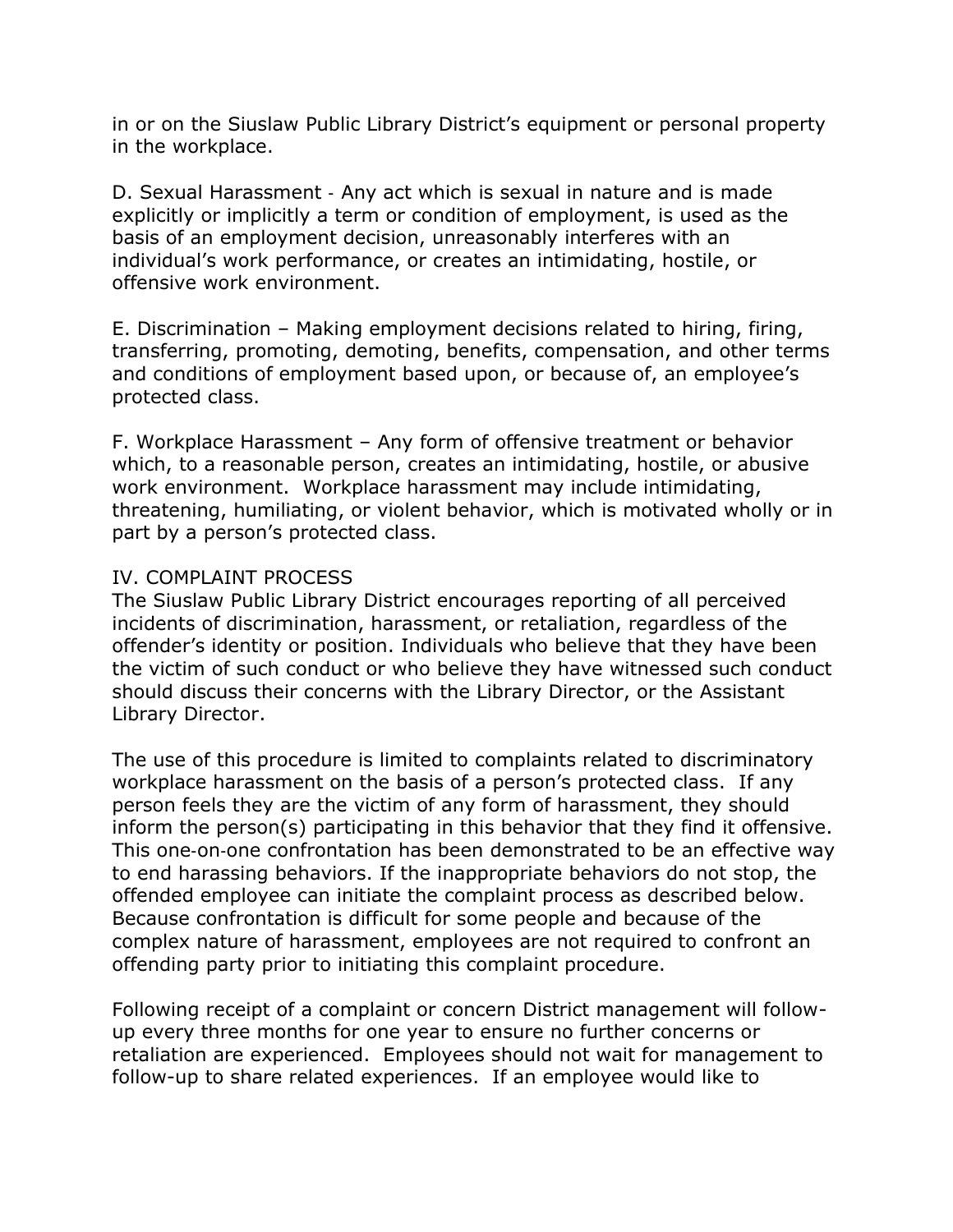discontinue the follow-up process a request must be submitted in writing to the Library Director.

# V. INTERNAL COMPLAINT PROCEDURE

Individuals who believe they have been the victims of conduct prohibited by this policy or believe they have witnessed such conduct should discuss their concerns with the Library Director. If you are unable to reach the primary contact please reach out to Assistant Library Director. We encourage employees to document the event(s), associated date(s), and potential witnesses.

A complaint against the Library Director may be made with any member of the Siuslaw Public Library District's Board of Directors, who will then report to the rest of the Board, and that body will investigate and take action as outlined below.

A. Initiating a Complaint– The Siuslaw Public Library District encourages the prompt reporting of complaints or concerns so that quick and helpful action can be taken. Early reporting and intervention have proven to be the most effective method of resolving actual or perceived incidents of harassment. However, complaints and concerns may be brought forward within four years of the alleged violation. The initial report can be made verbally or by using a provided Siuslaw Public Library Complaint of Discriminatory Harassment form.

Immediately upon receiving such a complaint, the employer or supervisor receiving the complaint will provide a copy of this policy to the employee making the report.

The verbal or written complaint should contain the following:

- 1. The name of the person filing the report;
- 2. The name of the person making the report of discrimination;
- 3. The names of all parties involved, including any witnesses;
- 4. A specific and detailed description of the conduct or action that the employee believes is discriminatory or harassing;
- 5. The date or time period in which the alleged conduct occurred; and
- 6. A description of the remedy the employee desires

# B. Receipt of Complaint ‐

Upon receipt of the complaint, the Library Director will notify the District's Board of Directors that a formal complaint has been received alleging discriminatory harassment. This notification to the Board will be in writing, and will take place within 24 hours of receipt of the complaint. The Library Director will also contact the Special District Association of Oregon's Pre-Loss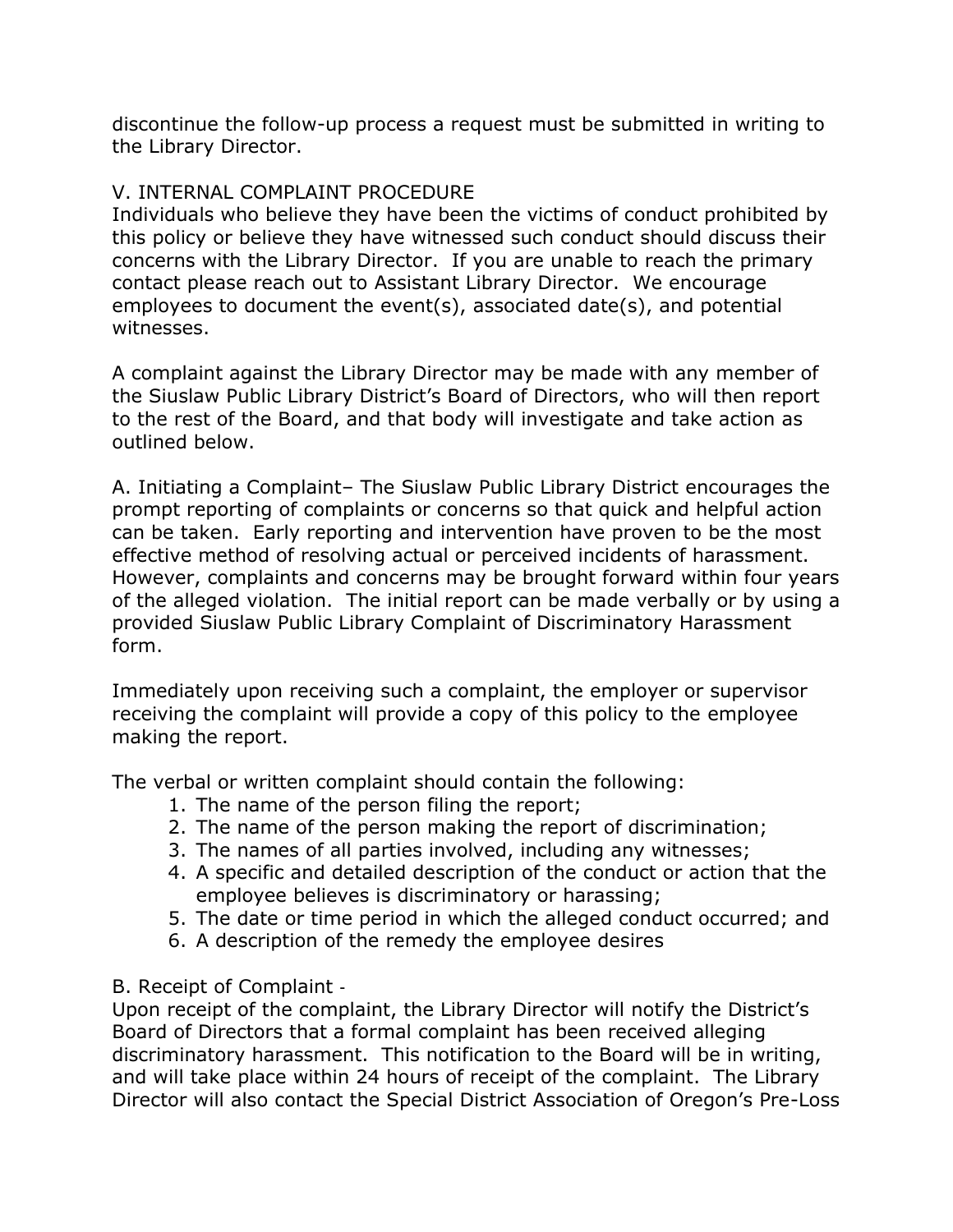Legal Department within 24 hours. Concurrently, a formal investigation of the complaint will be commenced.

C. Investigation of Complaint - Upon notification of a harassment complaint, the Library Director or designee shall conduct an initial investigation. Any reported allegations of harassment, discrimination or retaliation will be investigated quickly. The investigation may include individual interviews with the parties involved and, where necessary, with individuals who may have observed the event(s) or may have other relevant knowledge.

As part of the investigation, the Library Director or designee will contact the alleged harasser(s) who will be informed of the basis of the complaint and will be provided an opportunity to respond. The response from the alleged harasser(s) shall be in writing, addressed to the Library Director and received by the Library Director, within five (5) calendar days after being notified of the complaint.Upon receipt of the response, the Library Director may further investigate the formal complaint. Such investigation may include interviews with the complainant, the accused harasser(s) and any other persons determined by the Library Director to possibly have relevant knowledge concerning the complaint. This may include other victims of similar conduct. Factual information gathered through the investigation will be reviewed to determine whether the alleged conduct constitutes harassment, giving consideration to all factual information, the totality of the circumstances including the nature of the verbal, physical, visual or sexual conduct and the context in which the alleged incident(s) occurred.

The results of the investigation and the determination as to whether harassment occurred shall be final and binding and will be reported to appropriate persons including the complainant and the alleged harasser(s) within twenty (20) calendar days from the receipt of the response.

D. As outlined in the Siuslaw Public Library District's Whistleblower Policy, reports of violations or suspected violations of any local, state, or federal laws or regulations, including discriminatory harassment, should be made to the most appropriate person within the Siuslaw Public Library District's organizational hierarchy, including the Board of Directors. Nothing in this policy prevents an employee from filing a formal complaint outside the District to the U.S. Equal Opportunity Employment Commission or the Civil Rights Division of the Oregon Bureau of Labor and Industries.

#### VI. DISCIPLINARY ACTION

If harassment is determined to have occurred, the Library Director shall take prompt and effective remedial action against the harasser. The action will be commensurate with the severity of the offense, up to and including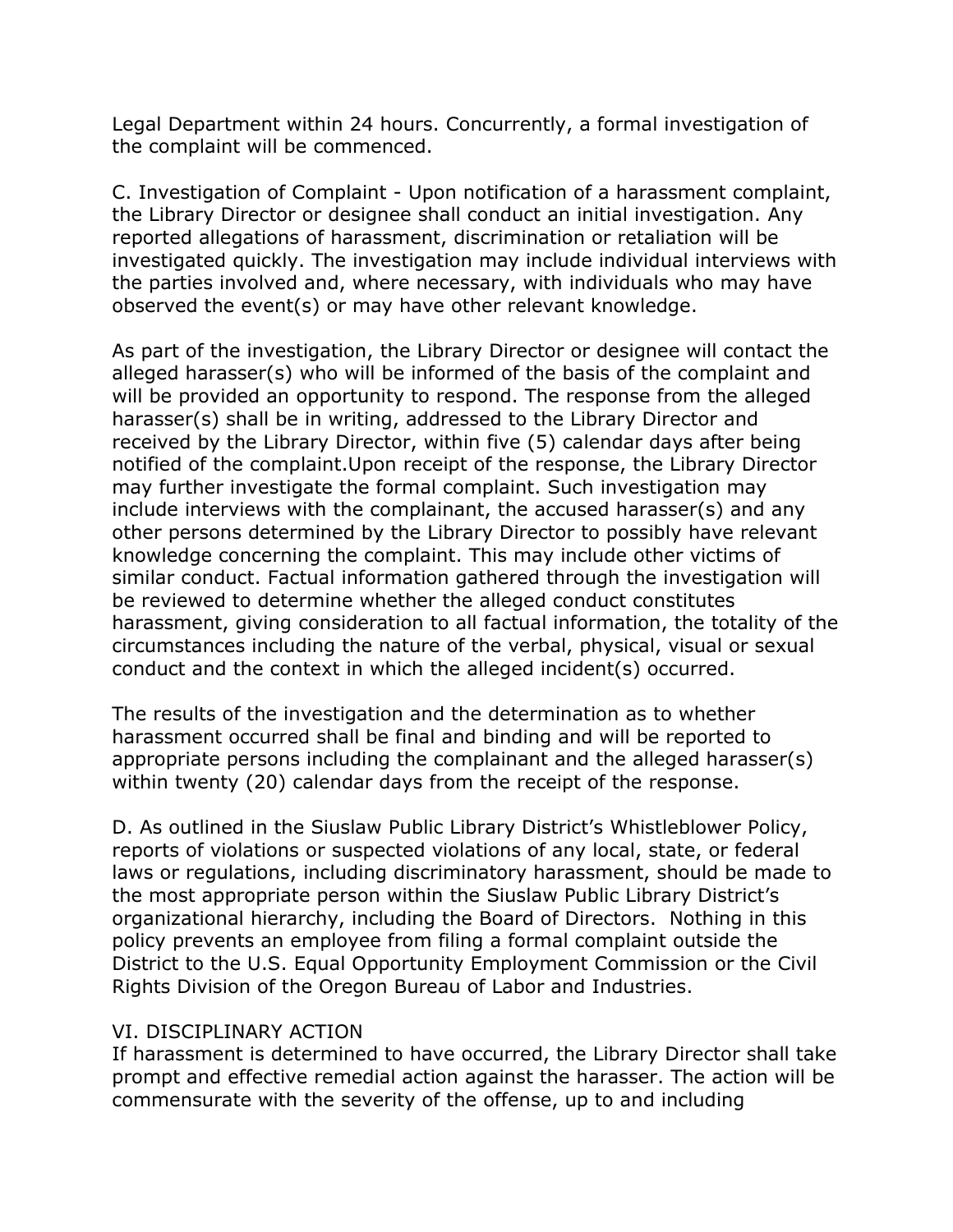termination from employment. If discipline is imposed, the nature and extent of the discipline will not be divulged to the complainant. Responsive action may include, for example, training, referral to counseling or corrective action such as a written warning, reprimand, withholding of a promotion or pay increase, reassignment, temporary suspension without pay, or termination as the Siuslaw Public Library District believes appropriate under the circumstances. If the harassment or discrimination was committed by a non-employee of the Library District, responsive action may be taken up to and including the suspension or dissolution of their business or volunteer relationship with the Siuslaw Public Library District.

## VII. RETALIATION

Retaliation in any manner against a person for filing a harassment charge or initiating a harassment complaint, testifying in an investigation, providing information or assisting in an investigation, is expressly prohibited and subject to disciplinary action up to and including termination. The Library Director will take reasonable steps to protect the victim and other potential victims from further harassment, and to protect the victim from any retaliation as a result of communicating the complaint.

We encourage reporting of all perceived incidents of discrimination or harassment. It is the policy of the Siuslaw Public Library District to promptly and thoroughly investigate such reports. We prohibit retaliation against any individual who reports discrimination or harassment or participates in an investigation of such reports

# VIII. CONFIDENTIALITY

Confidentiality will be maintained to the fullest extent possible in accordance with applicable Federal, State, and local law. However, any victim of workplace harassment may voluntarily disclose information regarding an incident that in which they were the subject of discrimatotry harassment.

# IX. FALSE COMPLAINTS

Any complaint made by an employee of the Siuslaw Public Library District regarding job-based harassment which is conclusively proven to be false, may result in discipline of the complainant up to and including termination. This section is not intended to discourage employees from making complaints regarding job‐based harassment. However, false complaints adversely impact the workplace and the career of the accused, even when disproved, and will not be tolerated. False and malicious complaints of harassment, discrimination or retaliation (as opposed to complaints that, even if erroneous, are made in good faith) may be the subject of appropriate disciplinary action.